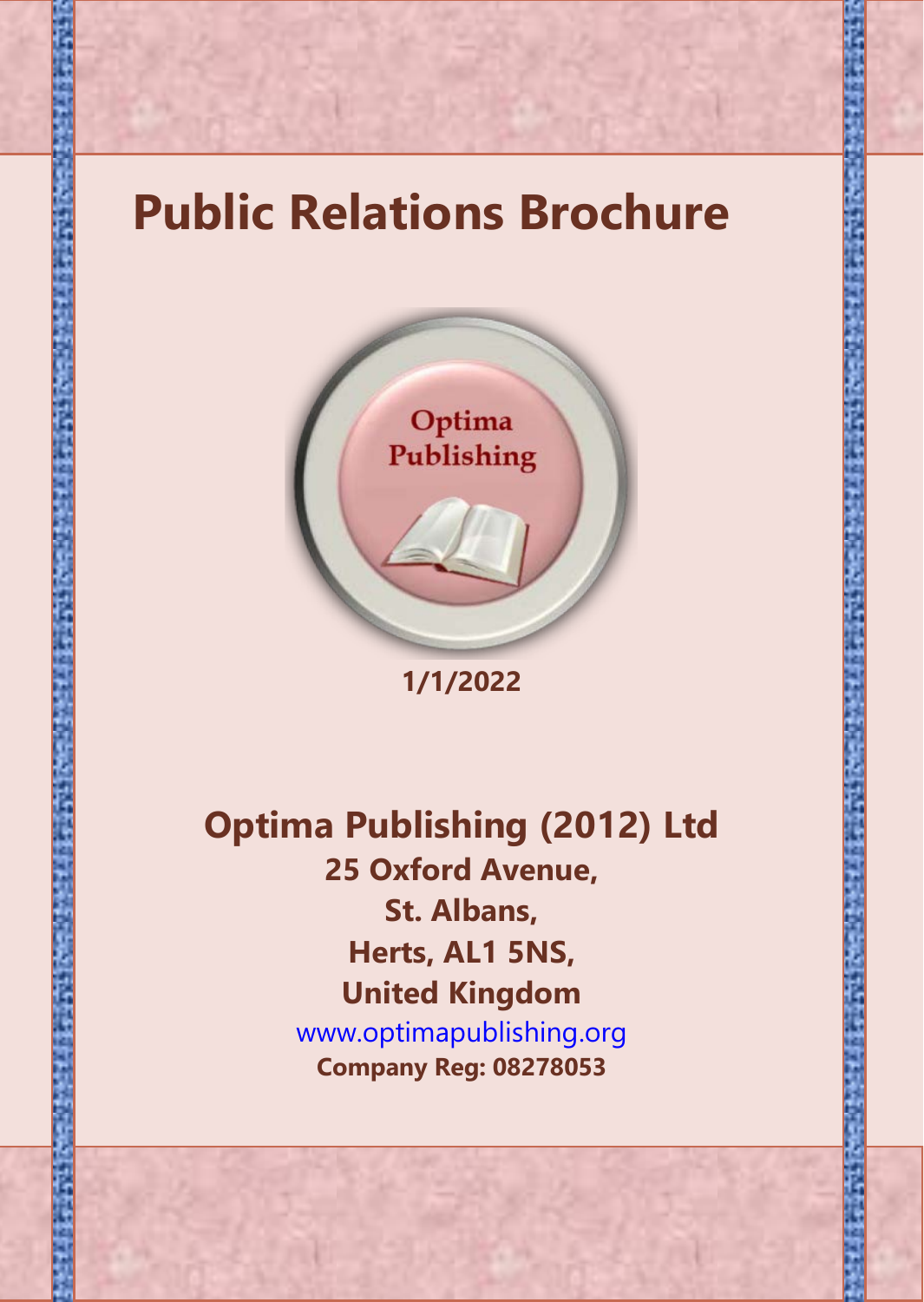# **Table of Contents:**

| <b>Topic</b> |                                                            | Page<br><b>Number</b> |
|--------------|------------------------------------------------------------|-----------------------|
|              | Welcome                                                    | 3                     |
| 1.           | Our story                                                  | 4                     |
| 2.           | <b>Our Director</b>                                        | 6                     |
| 3.           | Our team and network                                       | 8                     |
| 4.           | Becoming an author or a writer<br>(With Optima Publishing) | 9                     |
| 5.           | What happens next?                                         | 10                    |
| 6.           | Responsibilities of the author or writer                   | 11                    |
| 7.           | <b>Our Commitment</b>                                      | 11                    |
| 8.           | <b>Our Quality Assurance</b>                               | 12                    |
| 9.           | Design and develop the front cover                         | 13                    |
| 10.          | Designs, the artwork of pictures and<br>drawings           | 13                    |
| 11.          | <b>Traditional Advertising</b>                             | 14                    |
| 12.          | Social media marketing                                     | 15                    |
| 13.          | <b>Public Relations</b>                                    | 16                    |
| 14.          | E-Books                                                    | 17                    |
| 15.          | Distribution                                               | 18                    |
| 16.          | Sales and Revenue allocations                              | 19                    |
| 17.          | Finally:                                                   | 20                    |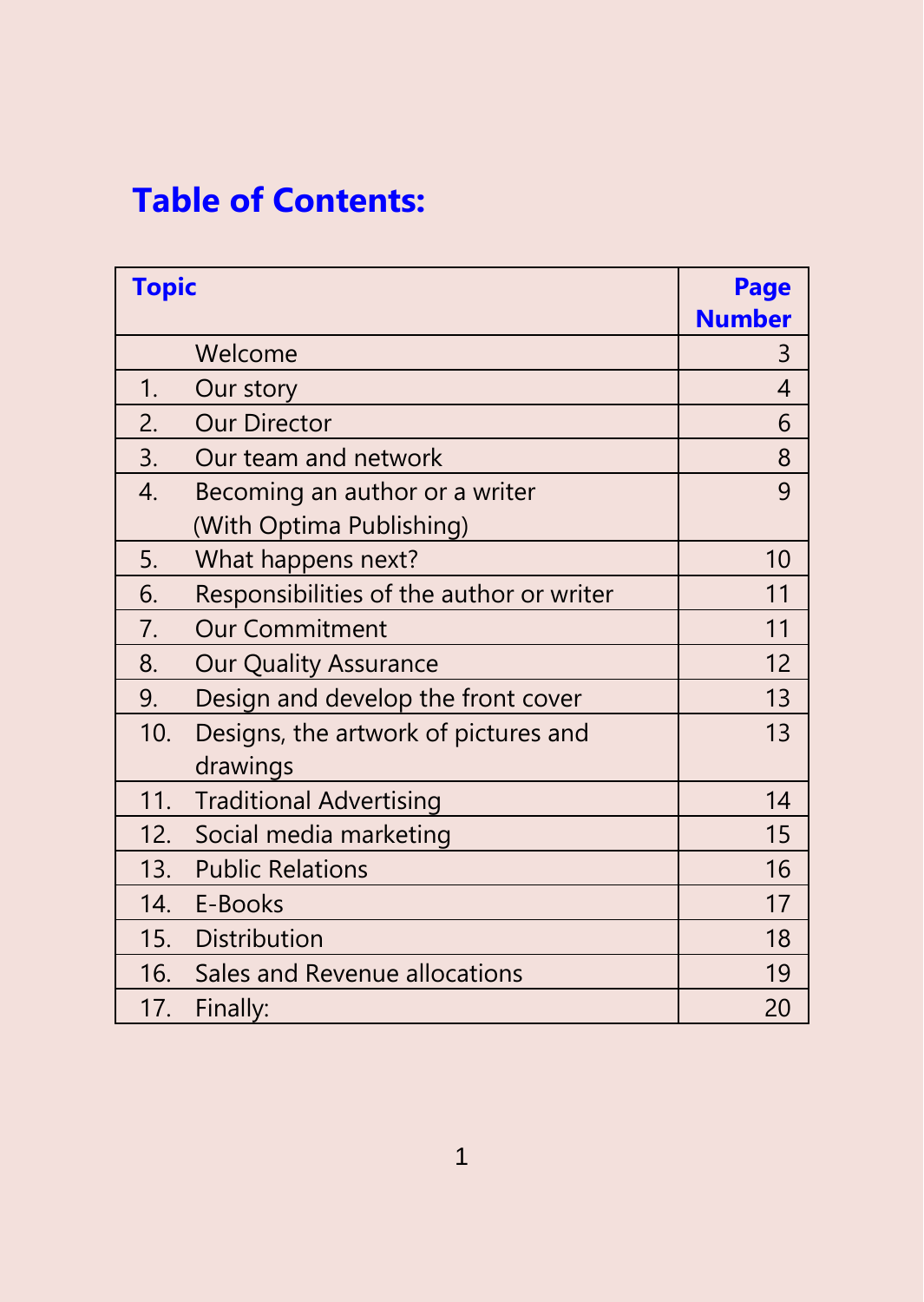

# **2012 – 2022**

**Learning** gives creativity;

**Creativity** leads to thinking;

**Thinking** provides knowledge;

**Knowledge** makes you great!

**Dr. Abdul Kalam** Former President of India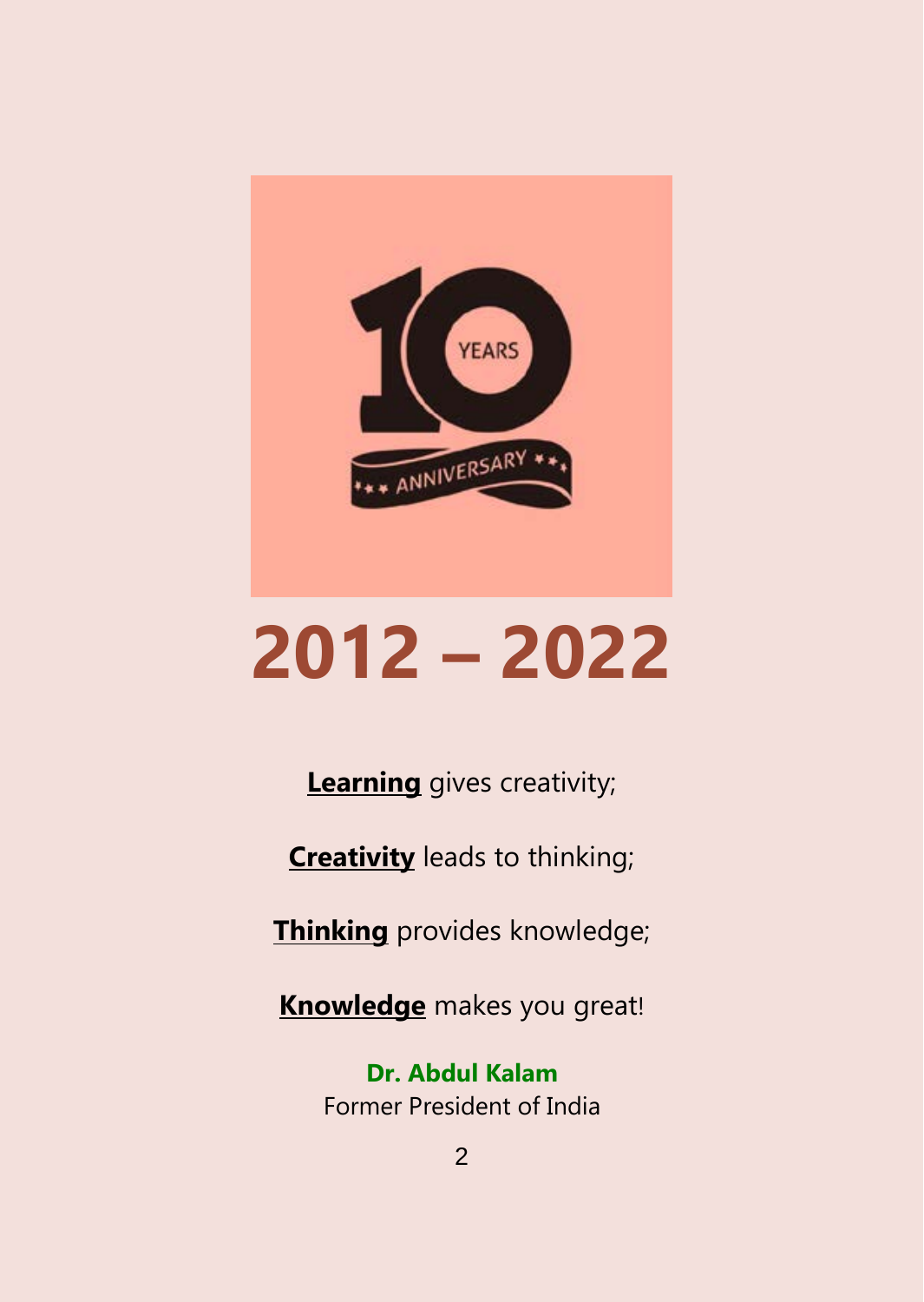# **WELCOME!**

This brochure welcomes those aspiring to become authors and writers in their own right.

Our main objective is to raise readers' interest in reading and enhance their knowledge through reading. In this, your literary work provides the stepping stones.

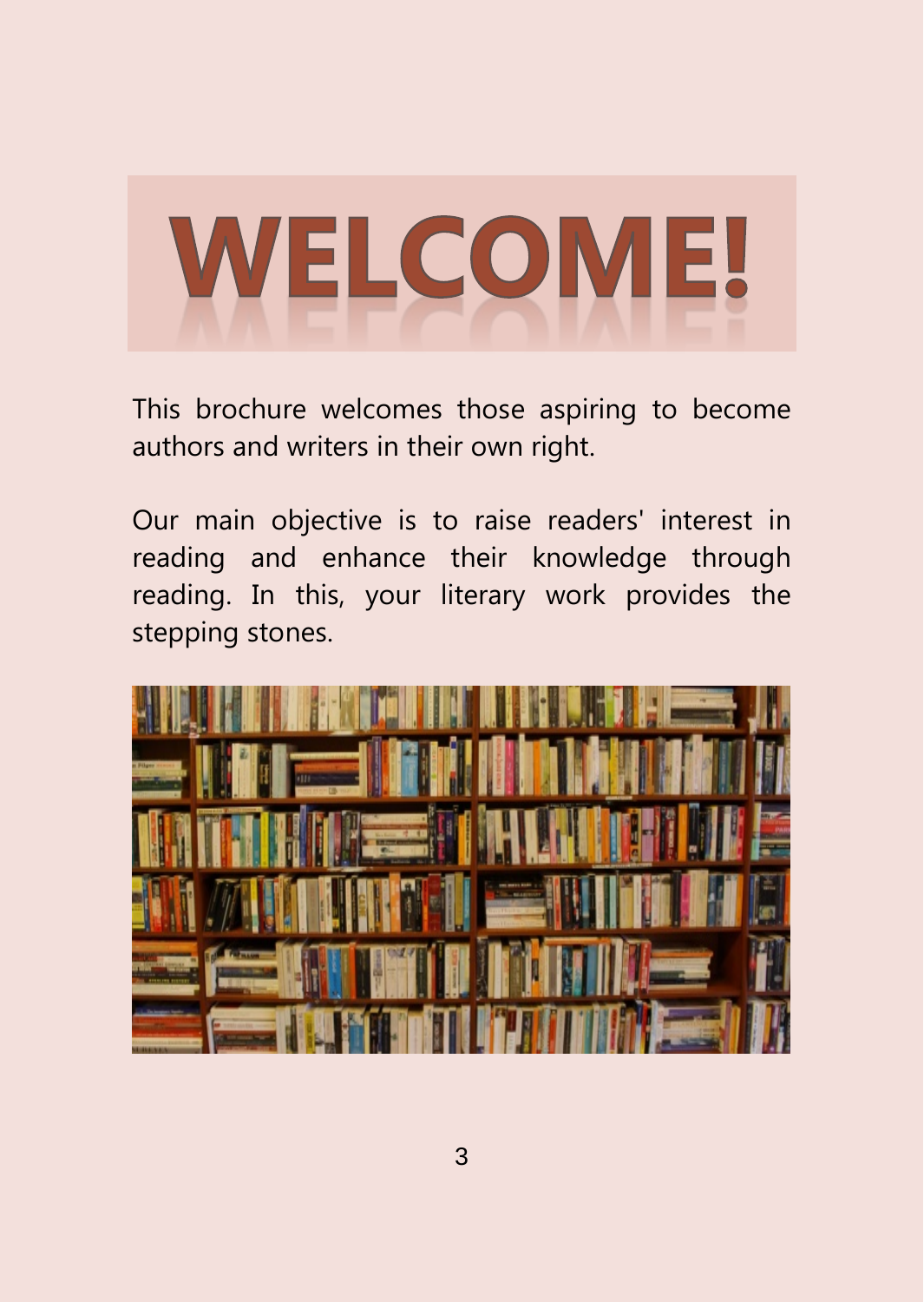# **1. Our story**

Optima Publishing began its life as a publishing arm of Optima Foundation [\(www.optimafoundation.org\)](http://www.optimafoundation.org/). Optima Foundation exists to support young children in need around the world.

To fulfil the legal obligations and other compliance issues, Optima Publishing has been incorporated in the UK as a private limited company since 2012.

#### **Optima Publishing (2012) Ltd**

We [\(www.optimapublishing.org\)](http://www.optimapublishing.org/) are now a registered private limited company in the UK (08278053).

While Optima Publishing is a general publisher, our focus is on societal, academic, and inspirational books suitable for children and adults.

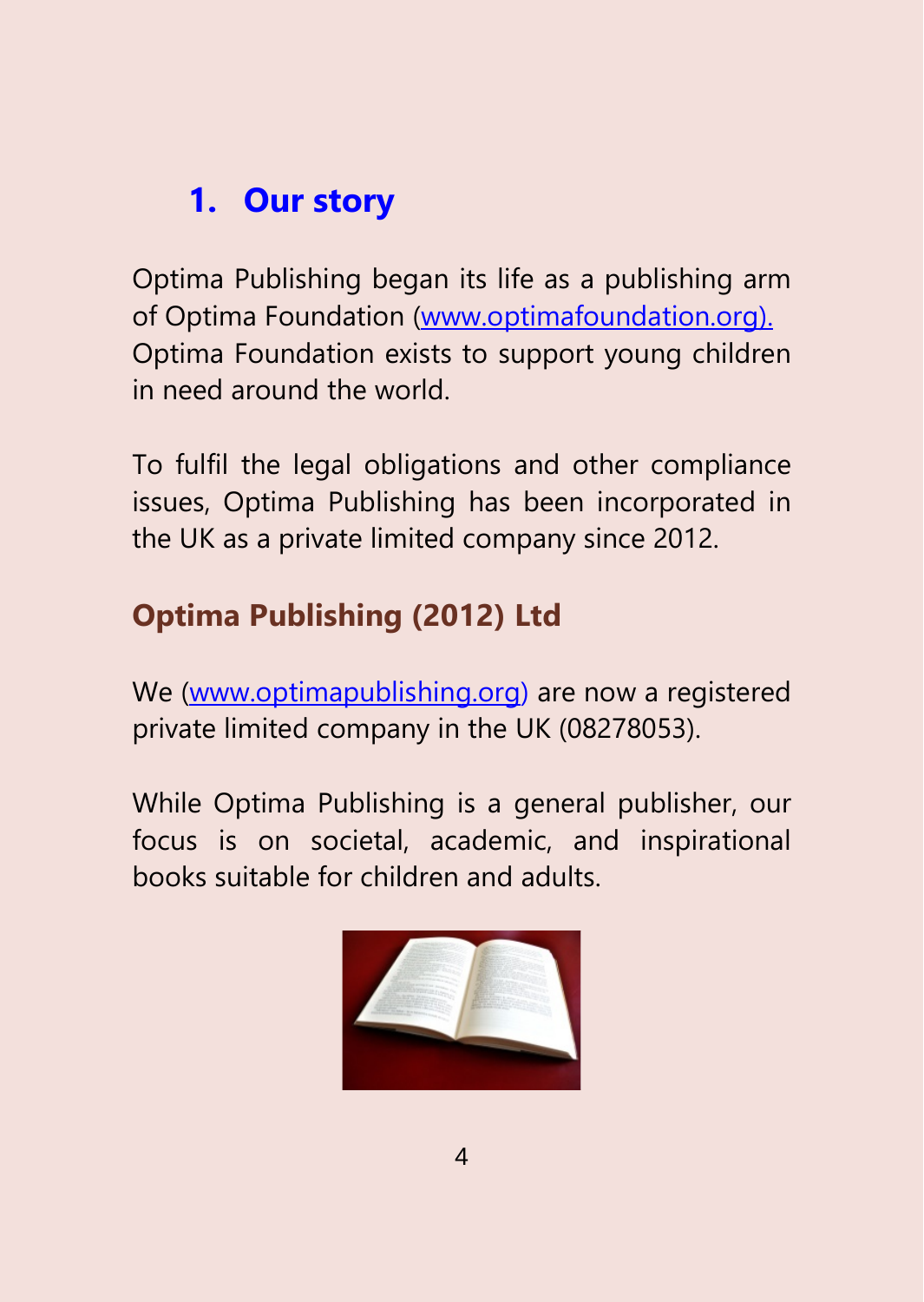#### **For avid readers!**



We want to stimulate your interest by offering you some exciting books to read!

#### **For authors and writers!**

We want to explain the processes and procedures for the authors and writers. It is to provide you with a clear idea of a journey you are planning to embark on as an aspiring or experienced author or writer.

However, please note that our Public Relations brochure is updated periodically. It ensures that the information is relevant and updated within our business goals and objectives.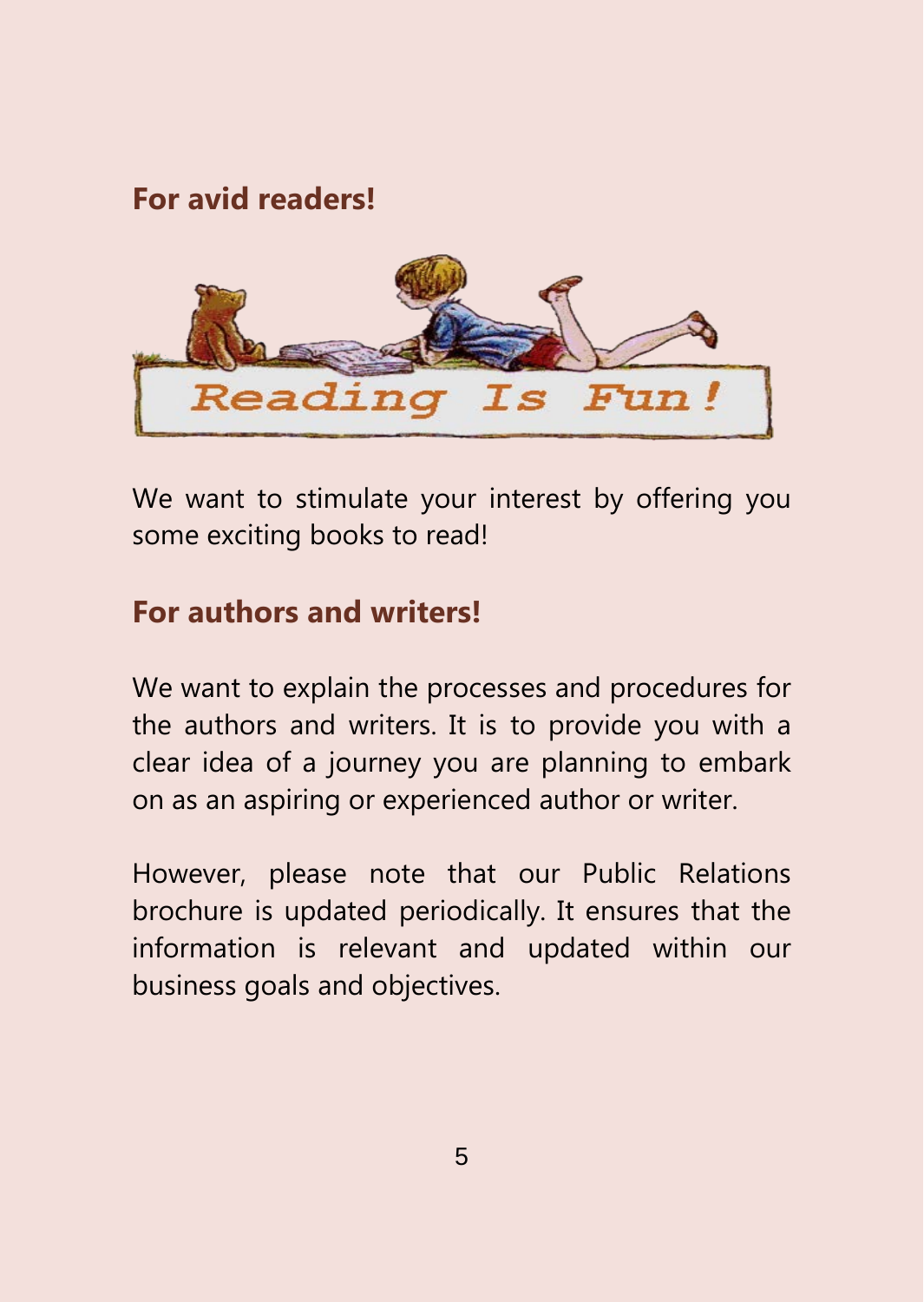#### **2. Our Director**

Dr T N Thomas Jeyendran BA (Hons), MBA, Cert. Ed, DBA, FCMI, FIC

Over the years, Tom has added many feathers to his cap.

Within Optima Publishing (2012) Ltd, he is the director of the company and an author and writer in his own right.

As the Managing Trustee of Optima Foundation - Poverty Relief, he is the parental figure for many children in children's homes.

He provides them with life skills, learning skills, and being the listening ear during his visits.

As a senior lecturer (now retired) in the university sector, he had nurtured many undergraduate and post-graduate students in the UK and abroad.

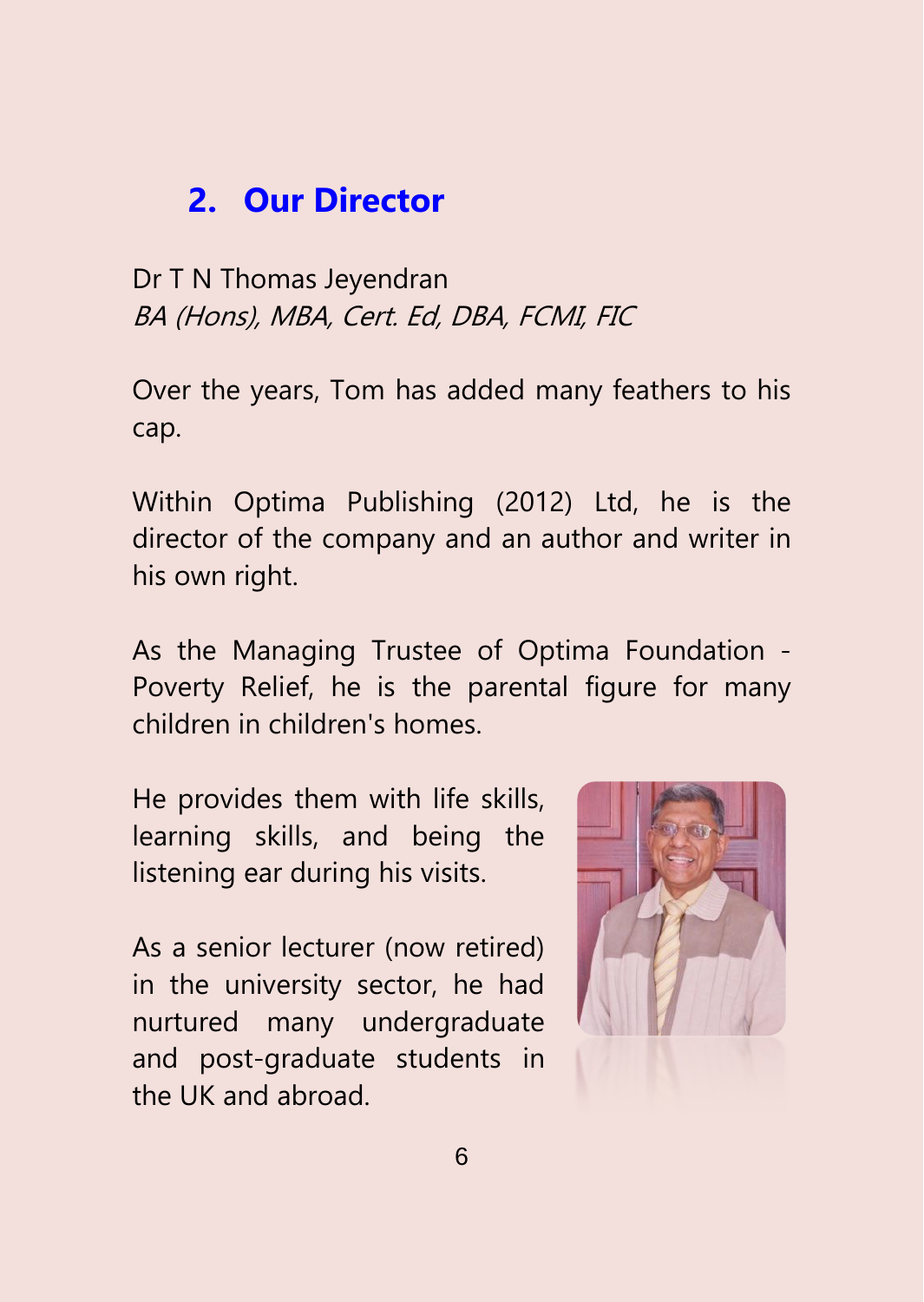Students always valued his knowledge and experience in management-related subjects. His overseas assignments include the European Union (Petra Project), Isle of Man, Israel, and Saudi Arabia.

As the director and Consultant-Principal of Optima Management Consultants Ltd [\(www.optima-m](http://www.optima-m-consultants.com/)[consultants.com\)](http://www.optima-m-consultants.com/), he acts as a business partner, nurturing start-up businesses within the commercial and ethical framework.

His management consultancy also extends to project and change management with people-centred solutions.

With his extensive knowledge and experience in management, he has presented many academic papers at conferences and published articles in academic journals.

So he desires to promote knowledge sharing through publishing books linked to societal, academic, and inspirational themes for all to enjoy and benefit.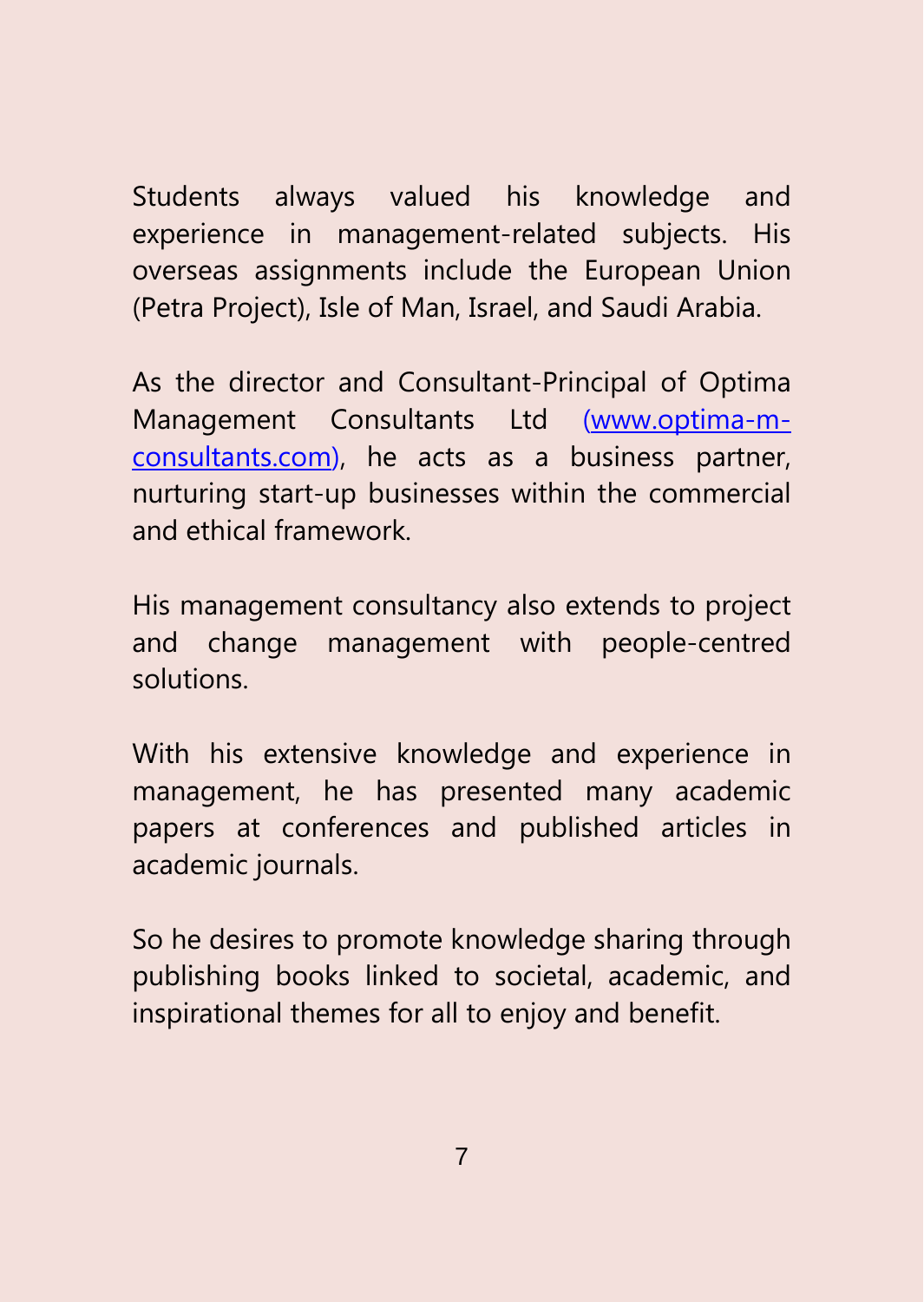#### **3. Our team and network**

As a small organisation, we call upon many of our associates to carry out certain functions, from proofreading to finalising the book's format.

It is to ensure that we provide the service quality needed for each type of book we are handling.



We select the printer either in the UK or abroad through our network based on our time, cost, and quality remits.

Where appropriate, we seek support in specific functions and print the books through our international collaborations. This arrangement permits us to offer each author and writer a bespoke solution.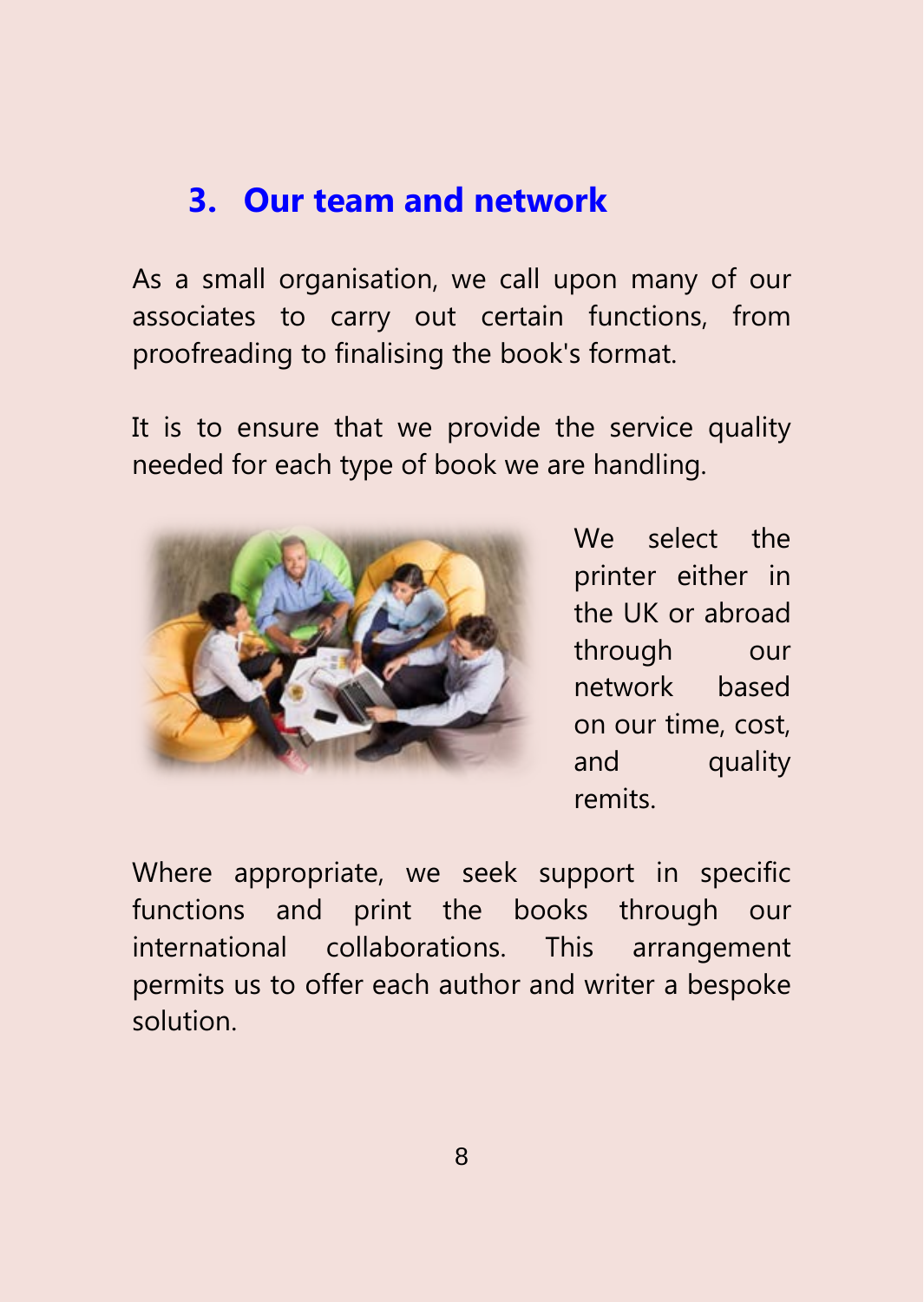In the final analysis, we aim to deliver customers value-based solutions.

# **4. Becoming an author or a writer (With Optima Publishing)**

As an aspirant author or a writer, you may already have a draft of your manuscript. Or you may have a sketch of your intended book.

At this stage, you may wish to contact Optima Publishing to discuss your plans and the intended month and year of publication.

Optima Publishing will assess the proposition's relevance, marketability, and financial viability.



Subject to the approval of Optima Publishing, the author will receive an offer of publication with clear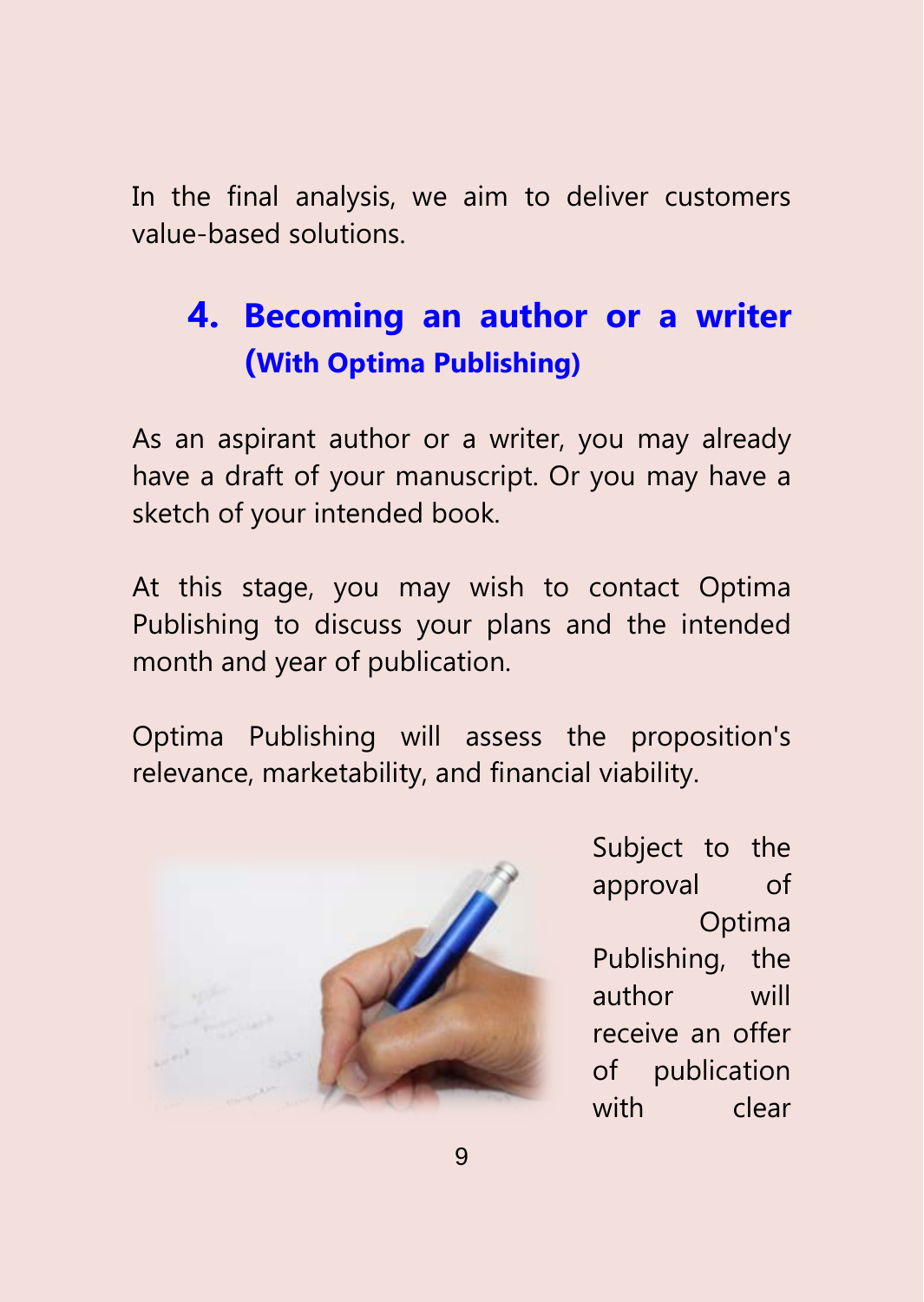milestones on tasks and responsibilities.

The author or writer then needs to accept the offer as it becomes part of the contract and return the appropriate Forms with the initial deposit of £500.00

From this point onwards, continuous dialogue is paramount to monitor the progress and adhere to the key dates.

#### **5. What happens next?**

- 1. We will produce an action plan with dates to ensure that all processes and procedures are incorporated.
- 2. We will agree with the author/ writer on the number of copies to be printed. Our general advice is to choose between 150 and 300 copies on the first print. It is to ensure that the project is within the budget.
- 3. Optima Publishing will obtain a unique number (ISBN) and initiate the activities required for editing, printing, and publishing the book.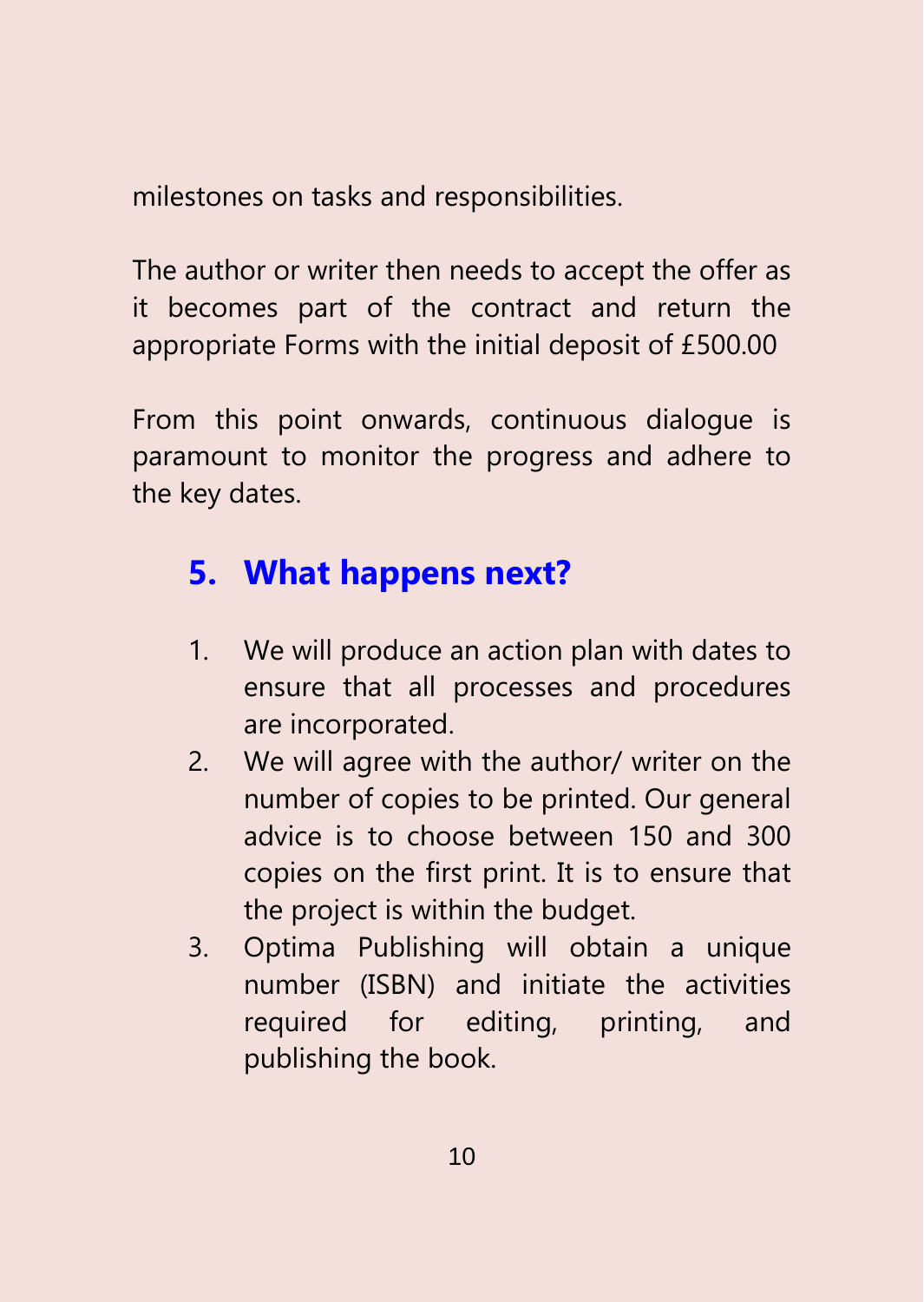# **6. Responsibilities of the author or writer**

- 1. It is the responsibility of the author or writer to ensure that the written piece of work is original and not plagiarised, complete and relevant within the selected topic.
- 2. Sign off all editing and amendments within the specified time
- 3. Optima Publishing will start the process with an initial deposit of £500.
- 4. The deposit will be non-refundable after the work has commenced.
- 5. The rest of the payment is made one month before the actual publication.
- 6. Once the book is in printing, the author/ writer is expected to use their network and social media presence to inform the forthcoming publication of their book.

## **7. Our Commitment**

1. As a publisher of books in the Englishspeaking world, we will ensure that the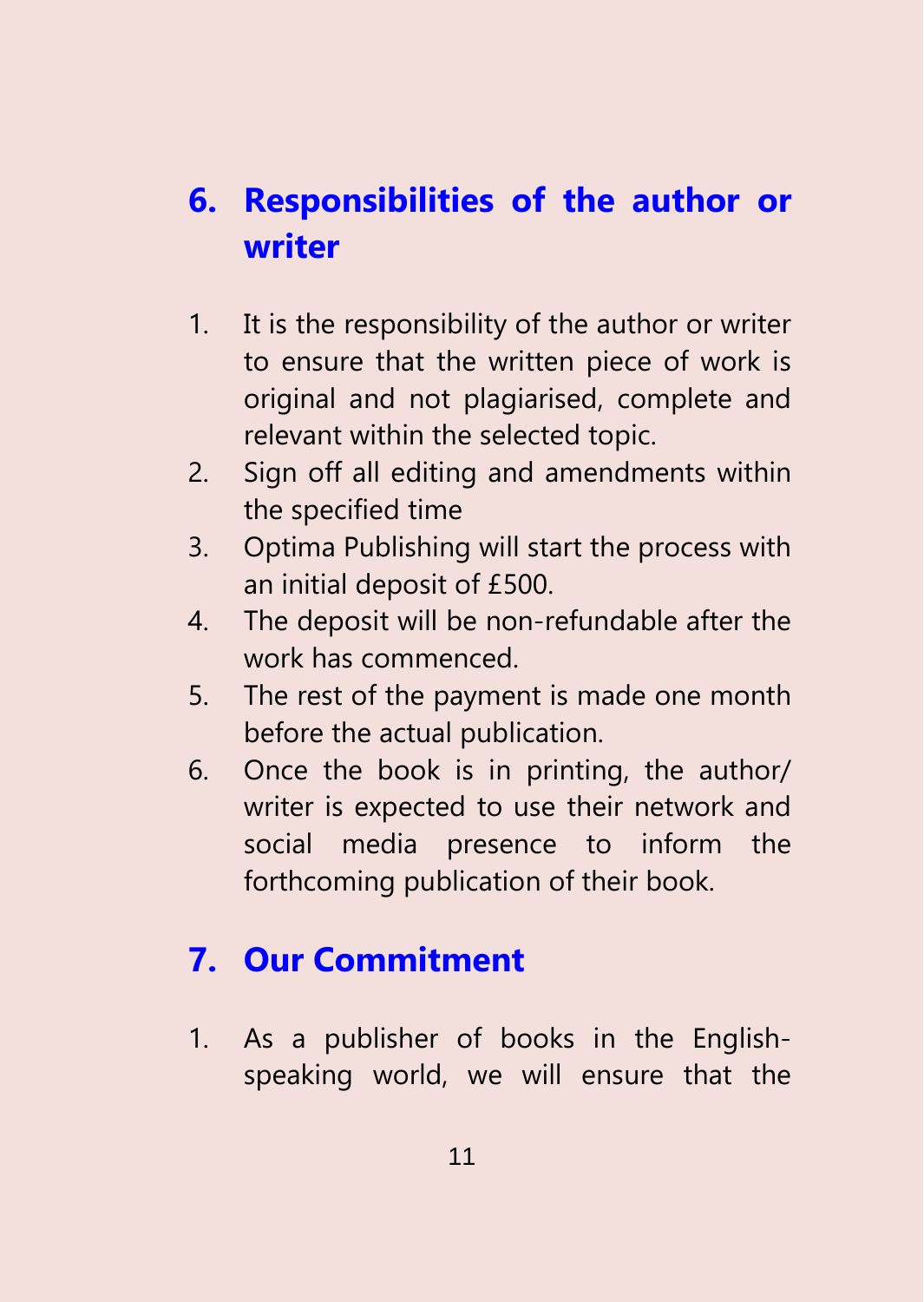language and nuances are appropriate for publications.

- 2. We will ensure the book's quality is within the book's scope.
- 3. We will adopt the least expensive pathway in publishing a book, from start to finish.
- 4. We will be transparent with the costs of publications.
- 5. We will guide as appropriate on the level of sales and the revenue arising from that book.
- 6. We will do our utmost to promote the book where it is appropriate.
- 7. While we usually publish printed books, we will also explore the opportunities and limitations in producing e-books.

## **8. Our Quality Assurance**

- 1. Once we have received the manuscript from the author or writer, our quality assurance team will read through the entire script.
- 2. We will carry out minor editing after consulting with the author or writer.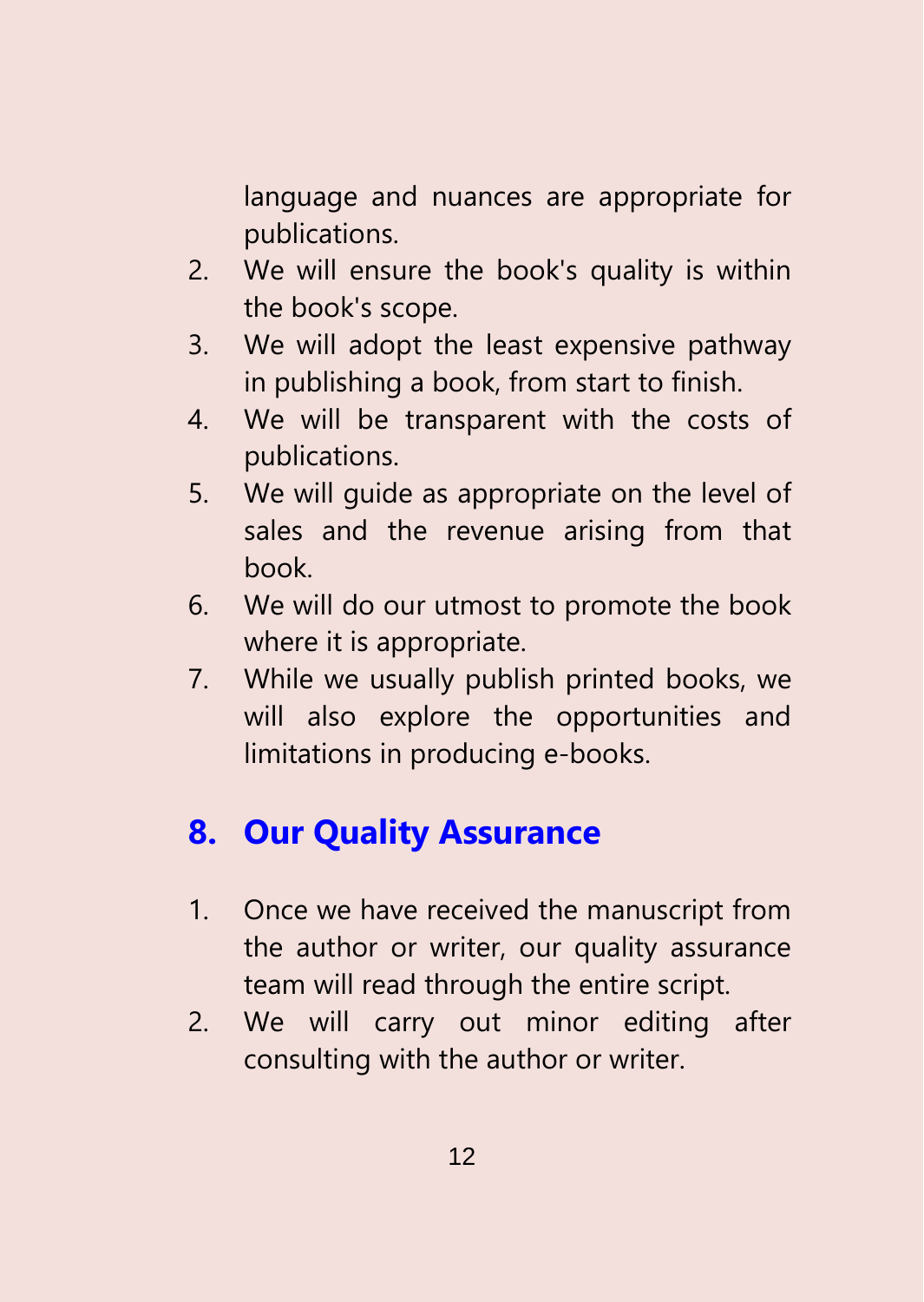- 3. We will advise the author or writer should there be any significant revisions or editing.
- 4. Should the author or writer wish to do so, all significant revisions and editing will attract extra costs.

# **9. Design and develop the front cover**

The front cover plays a significant role in attracting people to a newly launched book. Hence, we will work with the author or writer to design a front cover that is attractive and, at the same time, encapsulates the essence of the book itself. Optima Publishing will obtain the costs from the task holders before any work on the front cover.

# **10. Designs, the artwork of pictures and drawings**

We will provide advice and support on page allocations, designs, artwork, tables, etc. It is an iterative process, and we will instigate both face-to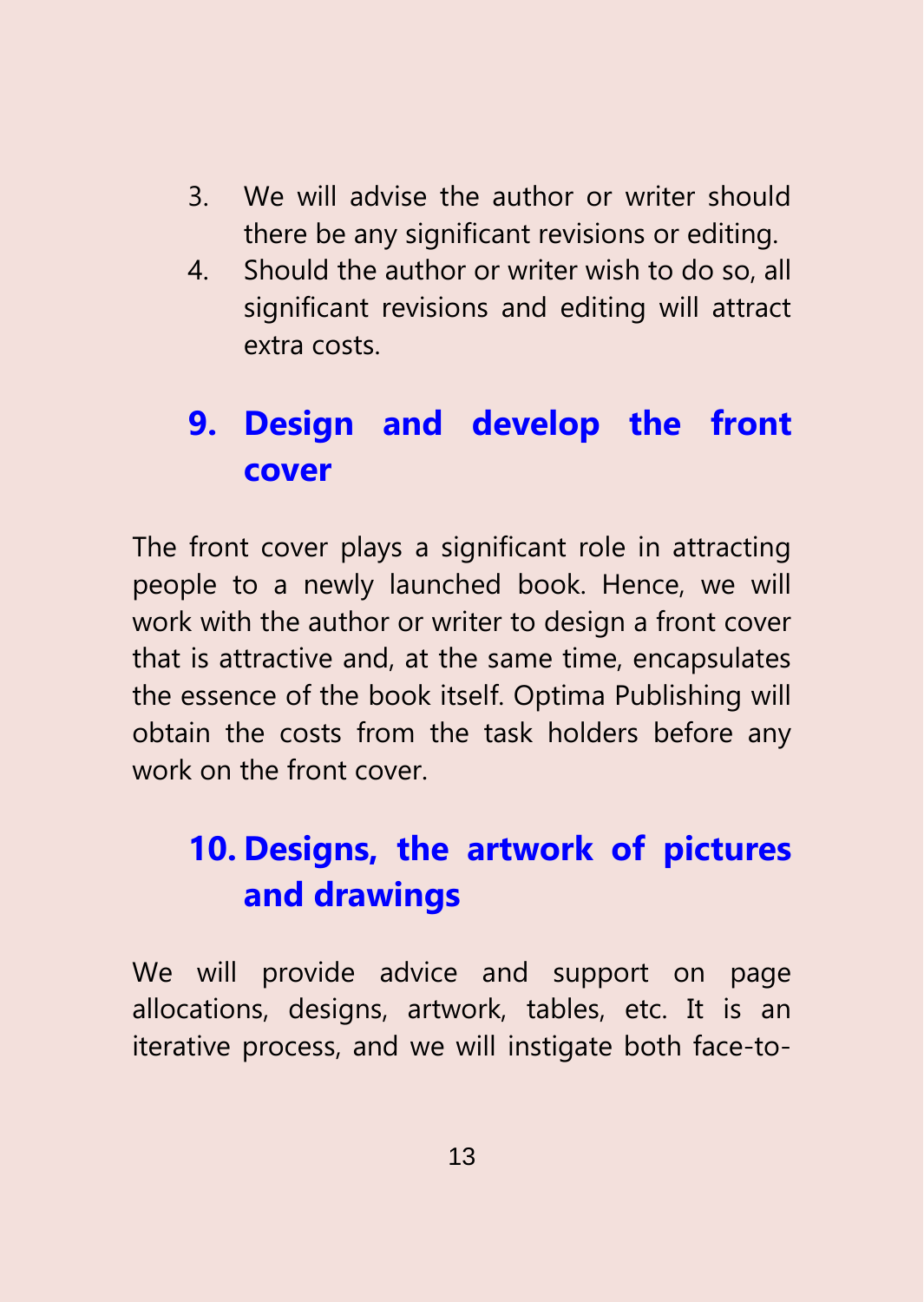face and virtual meetings to agree on formats within the costs and time remits.

#### **11. Traditional Advertising**

Traditional advertising incorporates printed and online versions of journals, magazines, and newspapers. In addition, this form of advertising gives exposure to newly published books.

A quarter-page advertisement of a single book could cost as little as £250 per issue to over £1,000 per issue.

While this is valuable media, it is implausible that the book sales will roll in following the traditional advertising.

Therefore, Optima Publishing can advise on the effectiveness of traditional advertising linked to the topic or the book's subject matter.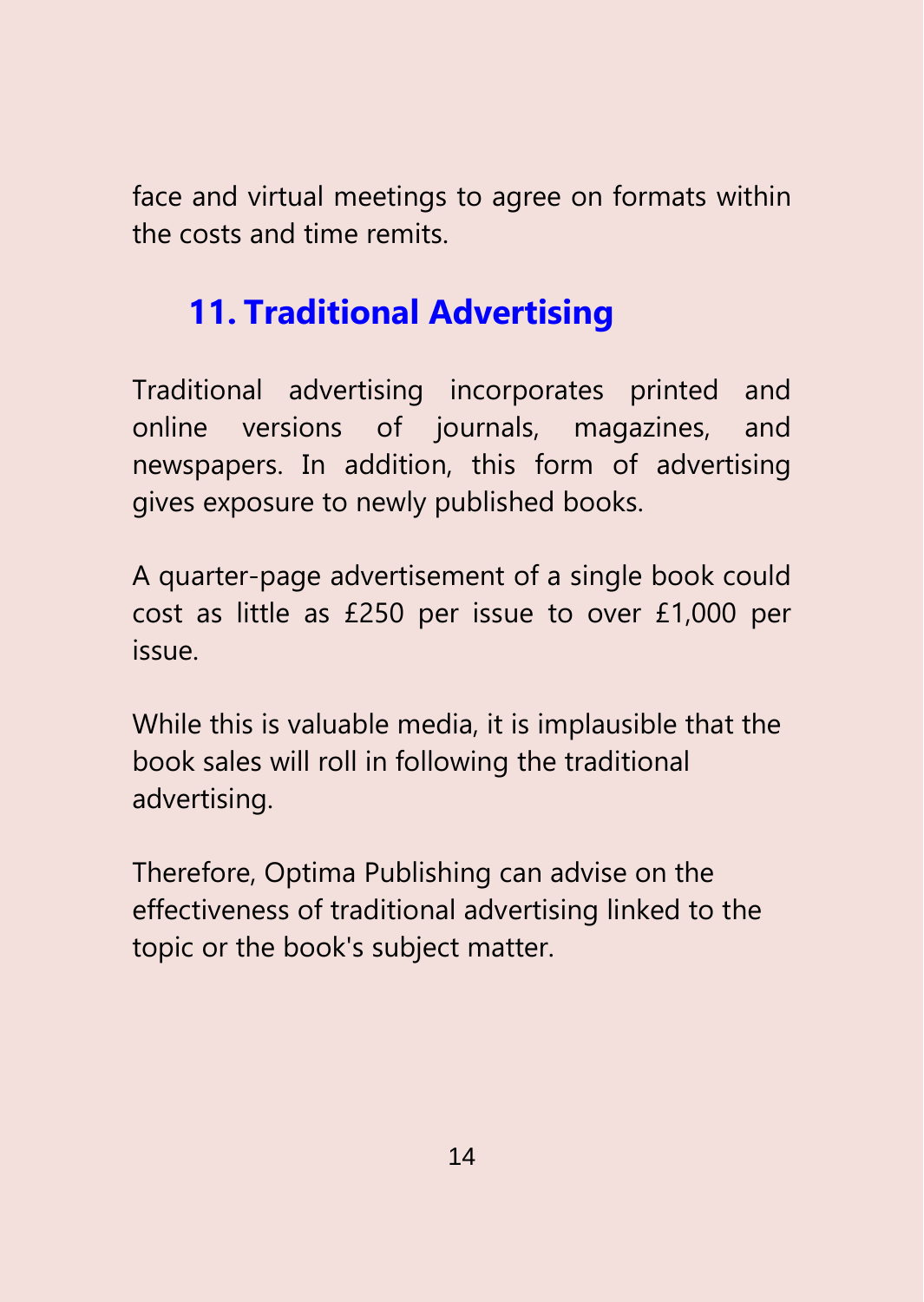#### **12. Social media marketing**

Social media is the recent trend in information gathering, especially among young readers. So, in the social media era, the marketing of a new book heavily relies on social media marketing.

However, different social media platforms such as Facebook, Instagram, and TikTok have different follower profiles. Therefore, the author, writer, and publisher must align the book's subject matter to the follower profiles. Through the alignment of this nature, social media platforms can offer tangible benefits.

Once a specific social media platform is selected, the author and the writer need the influencers to promote the book to their followers.

Here the selection of the influencers and the number of followers they have needs to be factored in. For example, an influencer with less than 4000 followers is unlikely to generate sufficient interest to create a snowball effect.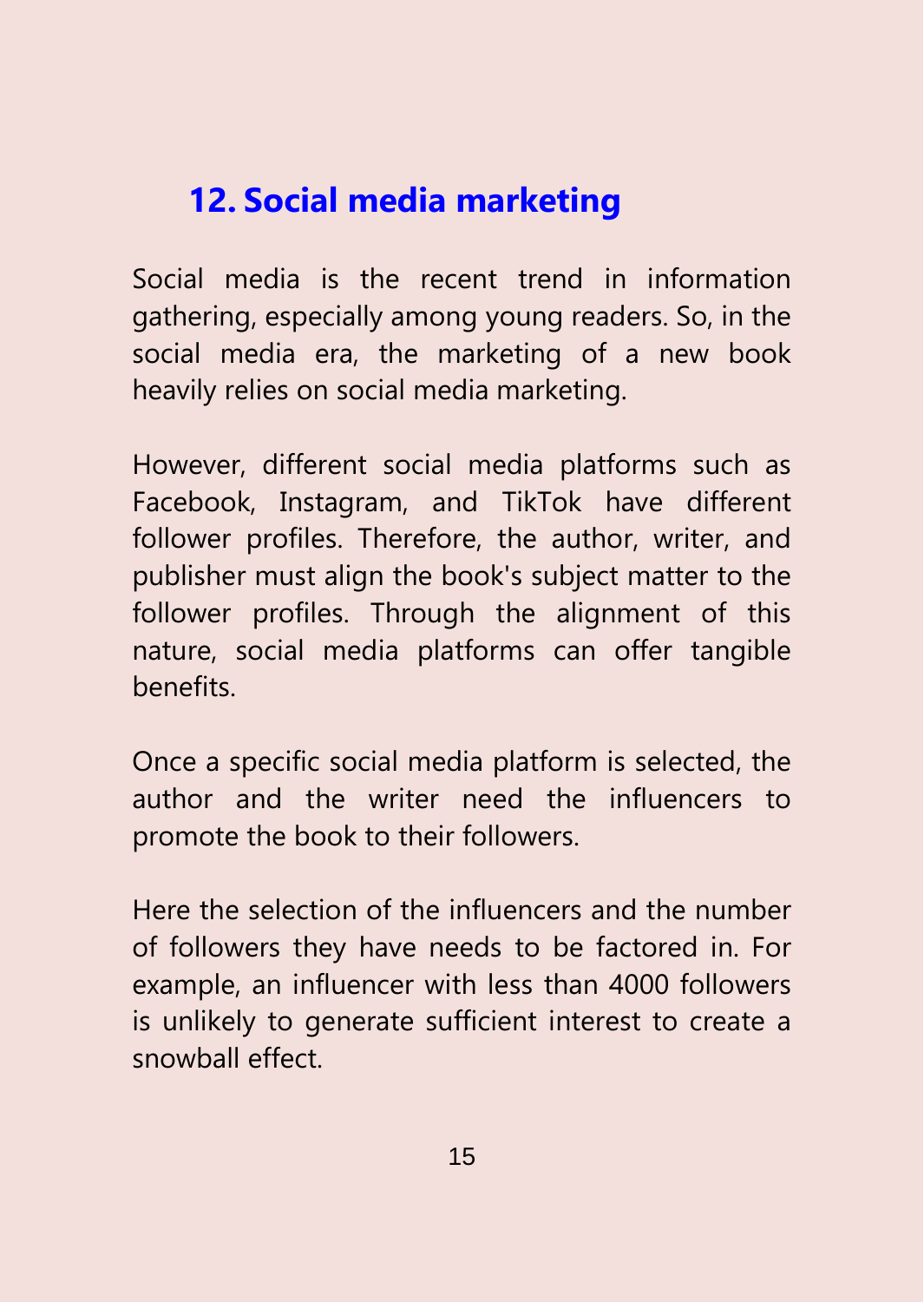All authors and writers have different stories to tell. However, the influencers need an 'aha' factor to become excited. Only then their taglines on social media will have some faith.

Here, Optima Publishing can match the author's story and the influencer's taglines to create an alignment for mutual benefit.

Moreover, Optima Publishing will outsource the task of working with the influencers to those who have indepth knowledge and experience in this field.

#### **13. Public Relations**

In book publishing, a book's content needs to be told attractively. But also, the personality and the circumstances of an author or writer play a significant part.

A case in point is that the Harry Potter series had good storylines, and the person who wrote the series itself also had a story to tell. Through Public Relations by Bloomsbury, J.K. Rowling was elevated to a position as an underdog who overcame her poverty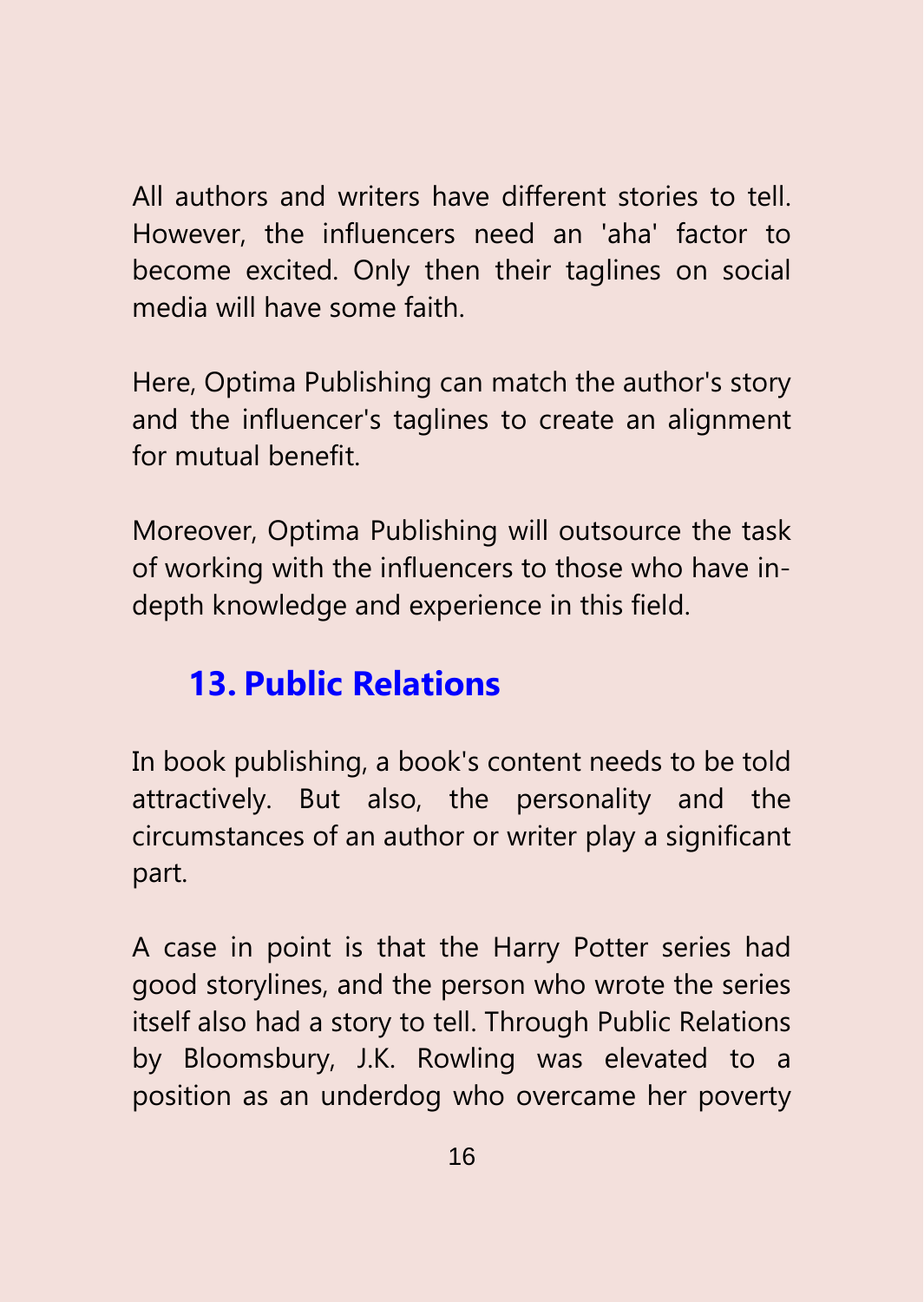through perseverance. It created added value to the storyline of the book itself.

While this author-identifier cannot be repeated to other authors and writers, a clear strategy is needed to link the author and the book itself.

There are no value-for-money public relations organisations in the UK to nurture upcoming authors and writers. Hence, Optima Publishing is attempting to fill this gap.

#### **14. E-Books**

In recent years, E-books have become popular. However, while many organisations can produce Ebooks for the authors, the success of E-Books relies on discount pricing and prior reviews.

Many E-books are discounted to 99 Pence per download. Therefore, relying solely on E-books may not generate the income needed to maintain the book's viability.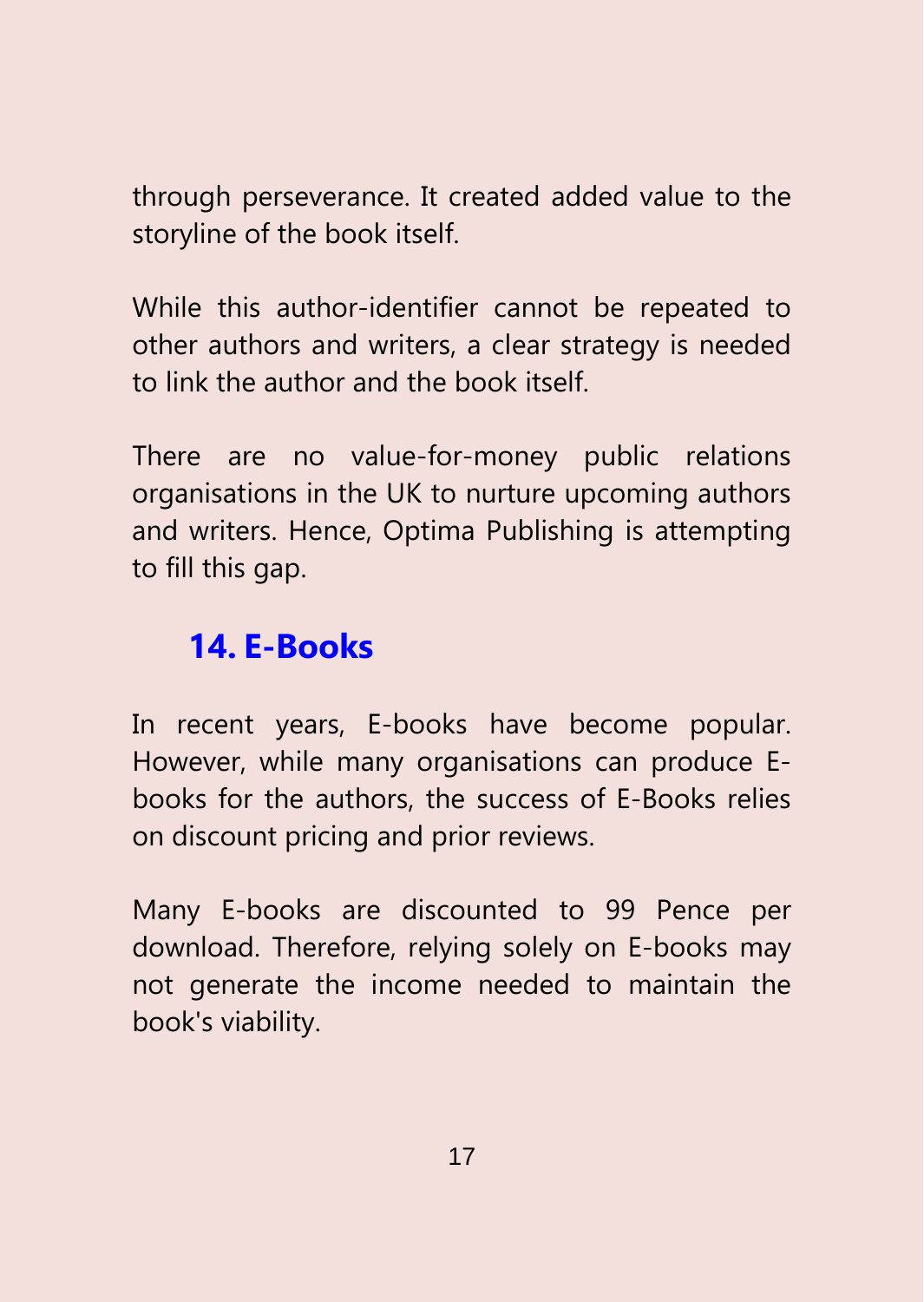Moreover, promoting through Amazon and [www.bookbub.com](http://www.bookbub.com/) is necessary to achieve any success on the broader circulation. Therefore, it is possible to gain global exposure to the book and the author through these channels.

In this, Optima Publishing can sit down with the authors and writers to create a strategy for promoting the E-books.

#### **15. Distribution**

Within Publishing books, there are two forms of distribution systems. Firstly, the printed form requires storage and delivery to business partners such as Gardners Books.

While Optima Publishing has an established link with Gardners Books, it has become a recent trend among wholesale book merchants to order copies ondemand.

So, the communication channels must be open to the wholesale book merchants, mainly when a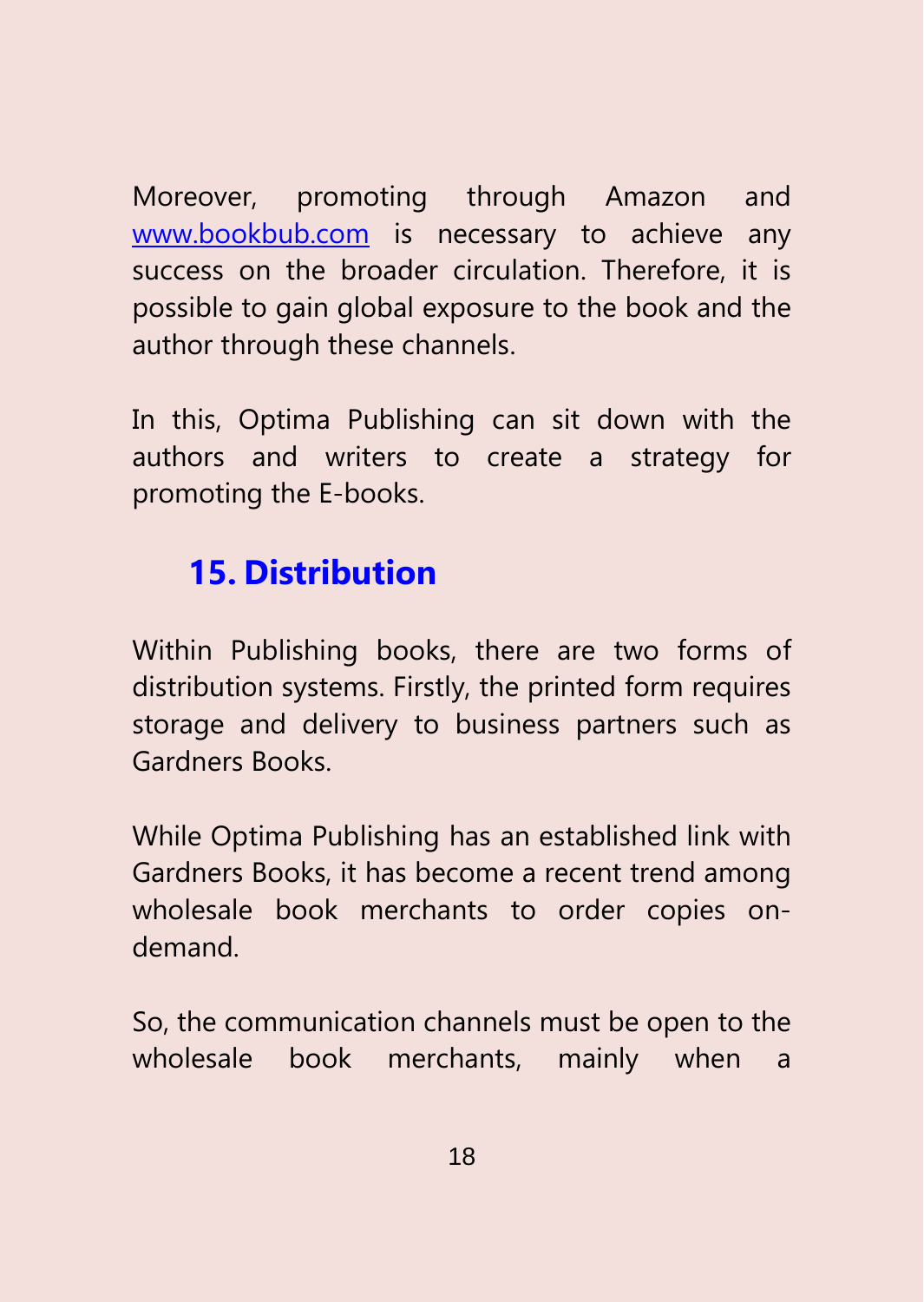promotional event is organised to complement the book launch.

Secondly, the E-book distribution; is reasonably straightforward. An online transfer can be made once an organisation such as Gardners Books, Kindle, or Bookbub has agreed to include the E-book. Readers can purchase and download the book onto their computer or book reader Kindle from their database.

#### **16. Sales and Revenue allocations**

Optima Publishing (2012) Ltd functions in two different ways to support the authors and writers.

The first option is that we will function as the partner for authors and writers to support their development as authors and writers.

Here, we will provide a value-for-money service to enable them to control their literary work fully. So, once our expenses are paid, any surplus income generated will be allocated to the author or writer.

The second option is that Optima Publishing takes complete responsibility for publishing and promoting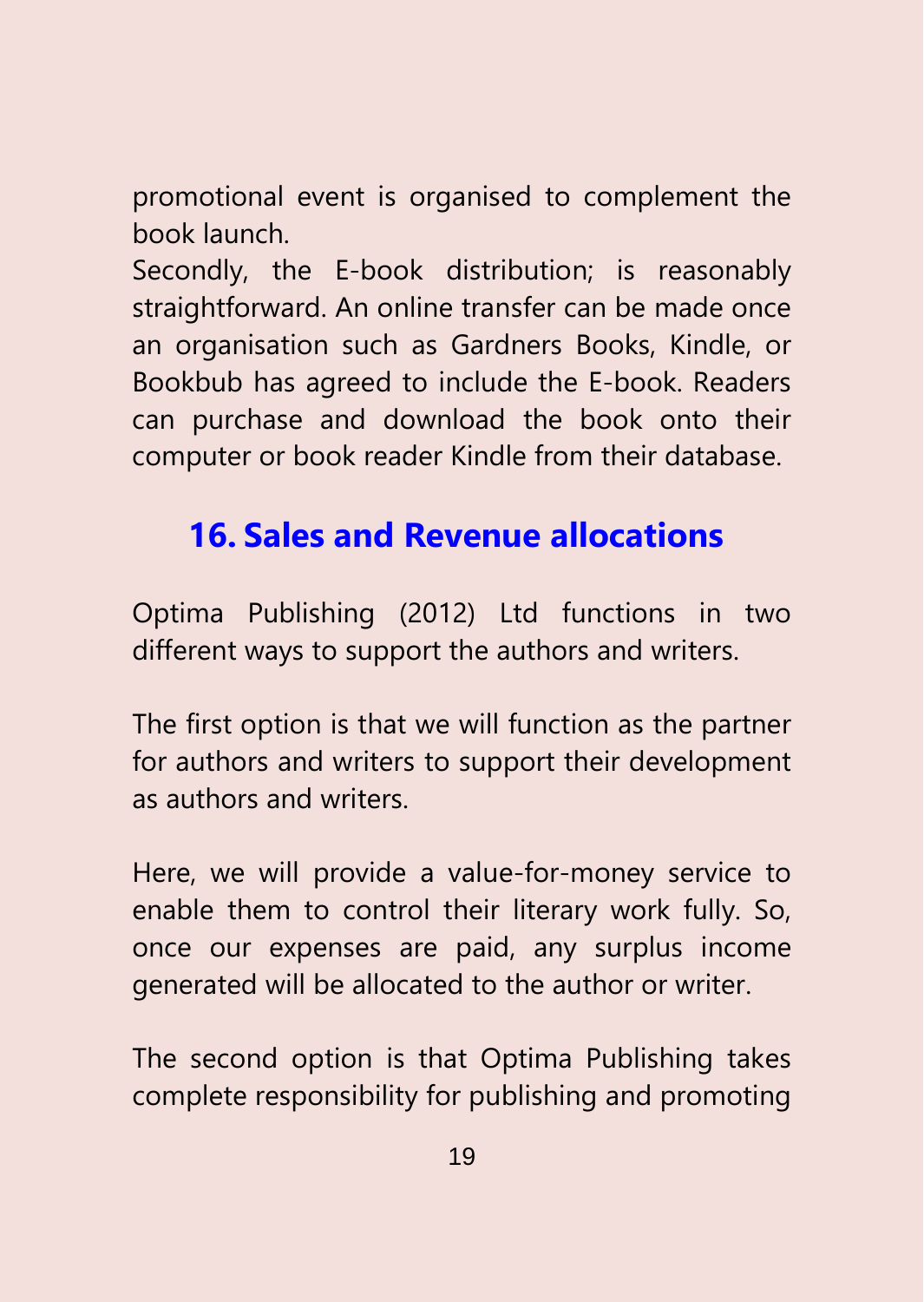the book. In this, the author and writer will receive a royalty on each book sold.

Optima Publishing prefers the first option as a small organisation with limited financial resources. This option also allows the author and the writer to own the book they have written entirely.

#### **17. Finally:**

We endeavour to support the up-and-coming authors. Hence, this brochure provides sufficient considerations before embarking on a journey as an author or a writer.

We are happy to receive any inquiries and set up an initial meeting, either face to face or through electronic means (Zoom / Skype, etc.)

We could plan a strategy needed to publish a book successfully through this meeting.

Contact: [optimapublishing@ymail.com](mailto:optimapublishing@ymail.com) Tel: +44 (0) 1727841468 Errors and omissions excepted (E&OE)